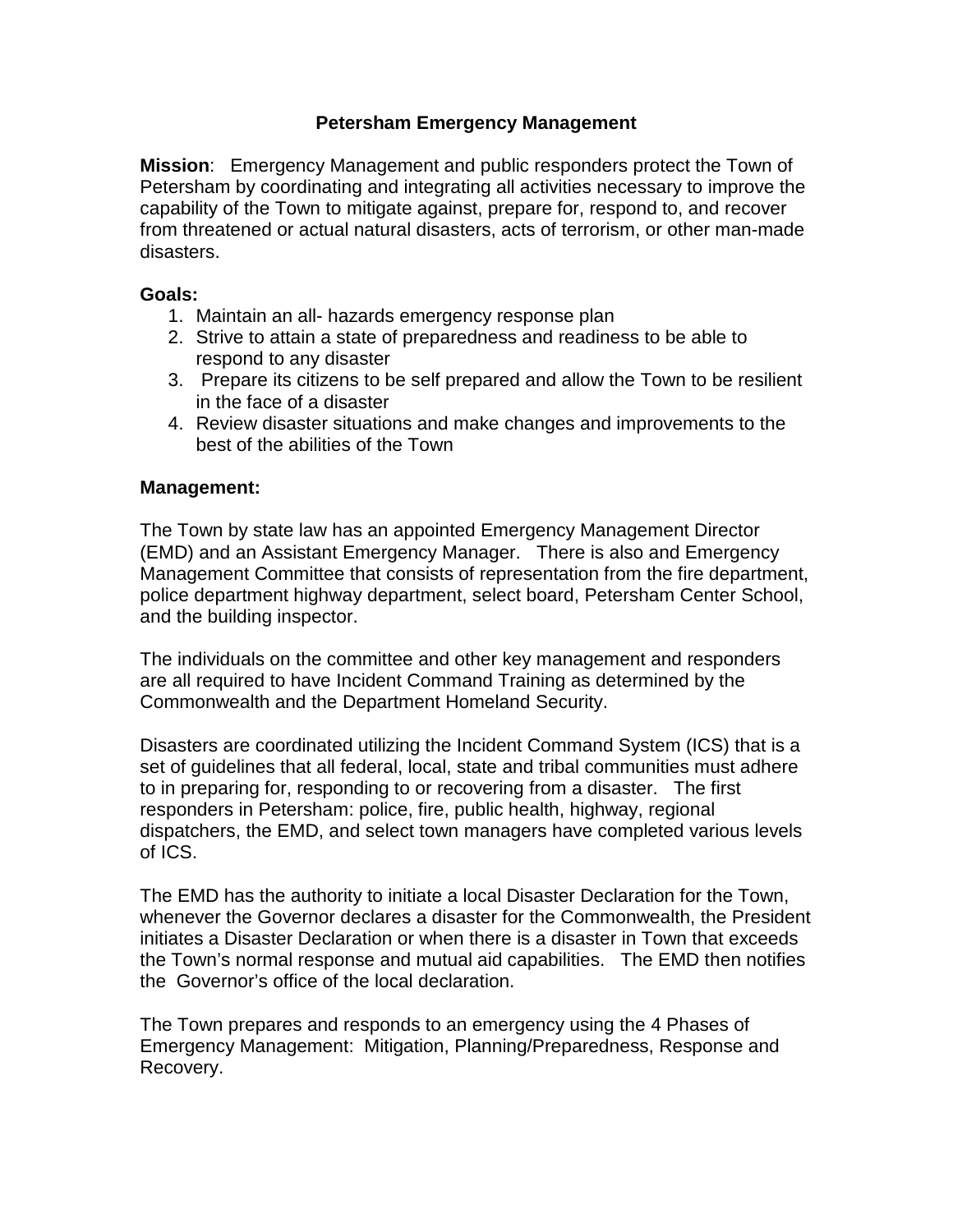**Mitigation** efforts are attempts to prevent hazards from developing into disasters altogether or to reduce the effects of disasters. Mitigation is the effort to reduce loss of life and property by lessening the impact of disasters. This is achieved through risk analysis, which results in information that provides a foundation for

mitigation activities that reduce risk, and flood insurance that protects financial investment

**Preparedness** is how we change behavior to limit the impact of disaster events on people. Preparedness is a continuous cycle of planning, managing, organizing, training, equipping, exercising, creating, evaluating, monitoring and improving activities to ensure effective coordination and the enhancement of capabilities of concerned organizations to prevent, protect against, respond to, recover from, create resources and mitigate the effects of natural disasters, acts of terrorism, and other man-made disasters.

**Response** involves the mobilization of the necessary emergency services and first responders in the disaster area. This is likely to include a first wave of core emergency services, such as firefighters, police and ambulance crews. There may be multiple response waves that bring in additional resources such as highway crews, electric crews, state responders, federal responders, animal care responders, media, engineers, environmental protection agencies and many others as needed for the specific disaster.

**Recovery** is effort to restore the affected area to a level or normalcy or as close as possible to its previous state. Recovery efforts are concerned with issues and decisions that must be made after immediate needs are addressed. Recovery efforts are primarily concerned with actions that involve rebuilding destroyed property, re-employment, and the repair of other essential infrastructure. Recovery can begin at some level during a disaster while response actions are still being carried out. It depends upon the type and scope of the disaster.

## **Town Requirements:**

The Town EMD is required to maintain and update on an annual basis the following:

- A Comprehensive Emergency Management Plan with the Massachusetts Emergency Management Agency.
- National Incident Management Plan with the Federal Emergency Management Agency